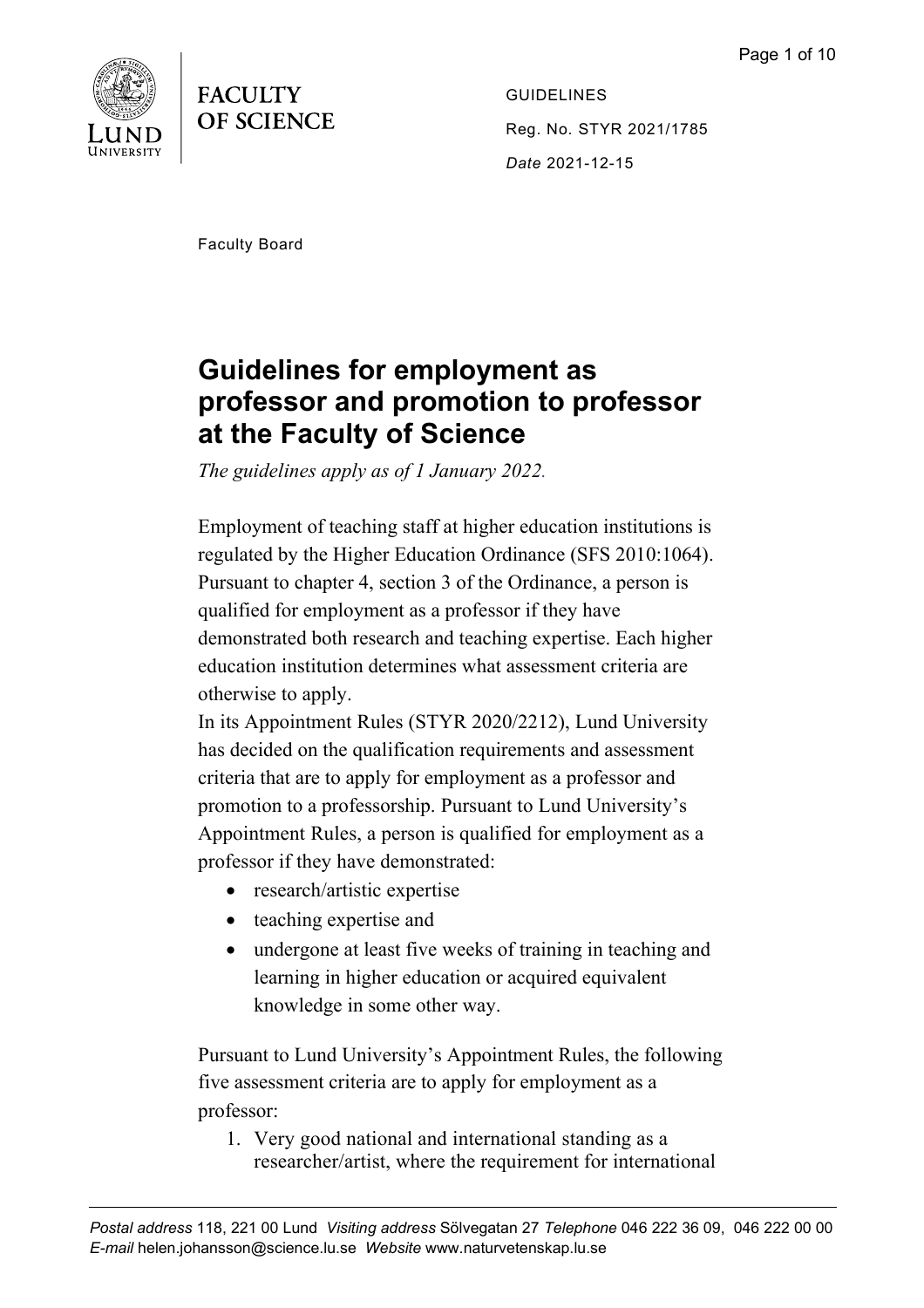experience shall be assessed with consideration to the character and traditions of the subject.

- 2. Very high level of teaching skill, including a very good ability to conduct, develop and lead teaching and other educational activities on different levels and using a variety of teaching methods.
- 3. A good ability to supervise doctoral students to achieve a PhD.
- 4. A good ability to engage with wider society and communicate their activities.
- 5. A good general ability to lead and develop activities.

Exceptionally good teaching skill and good research expertise are sufficient qualifications for appointment as a professor.

Exceptionally good research expertise and good teaching skill are sufficient qualifications for appointment as a professor.

Pursuant to Lund University's Appointment Rules, decisions regarding assessments of promotion from employment as a senior lecturer to employment as professor shall be based on strategic considerations. These considerations shall include an assessment of whether the employee has submitted documented contributions to the organisation's development and is assessed as suitable for promotion. A senior lecturer who is employed for an indefinite term may on application be promoted to professor if they have the qualifications required for the post of professor. The employee shall also demonstrate professional development in teaching and research/artistic expertise, from a general and long-term perspective.

Through the present guidelines, the Faculty of Science has decided how the assessment criteria are to be understood and applied within the faculty. Examples are provided for each of the criteria showing how these may be assessed.

The assessment is to take account of the specialisation and content of the position. The final assessment is to be a balance of all the assessment criteria.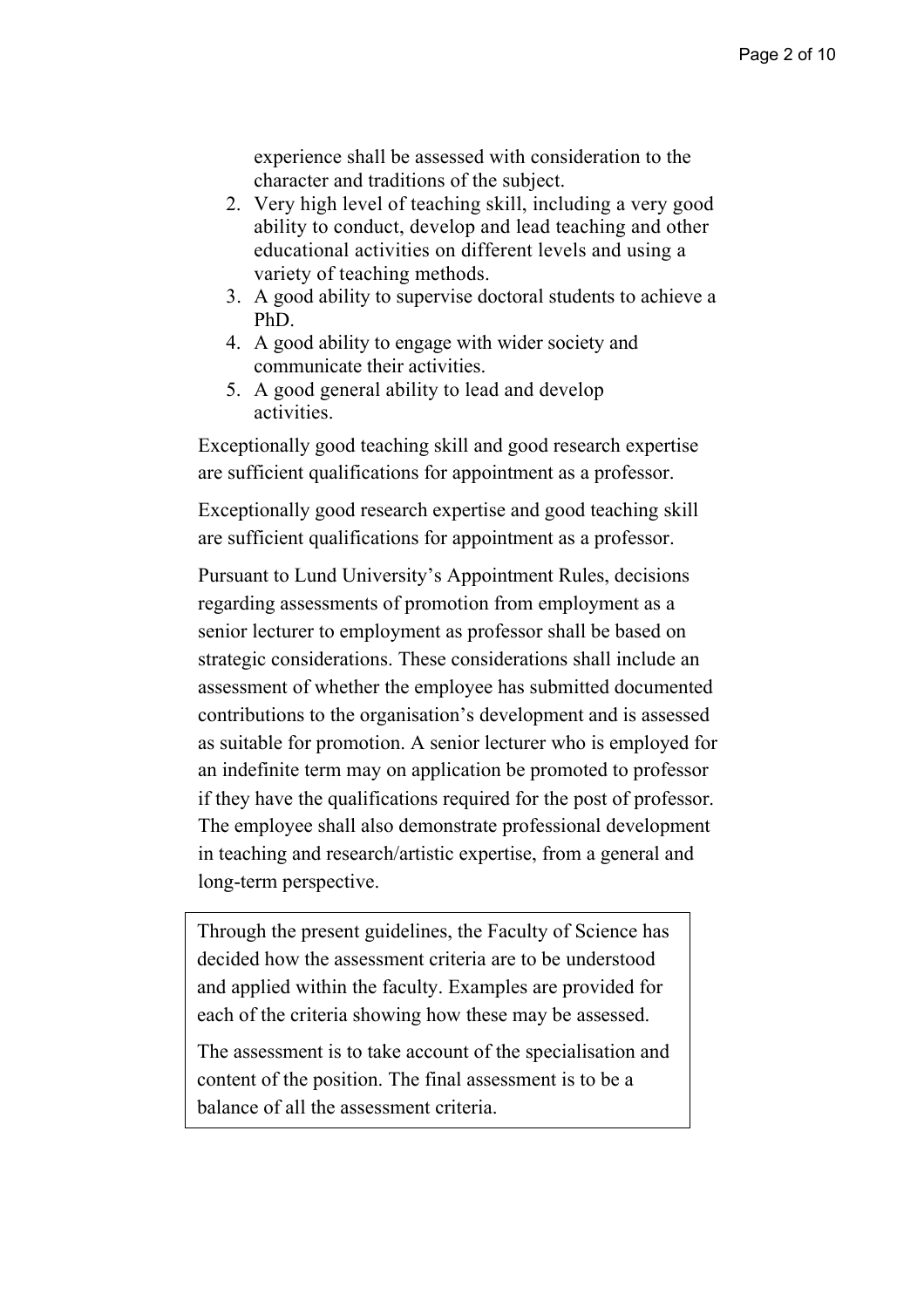# Assessment criteria

- **1. Very good national and international standing as a researcher**
- A. The applicant is a nationally leading and internationally recognised researcher.
- B. The applicant has an independent research profile.
- C. The applicant has ongoing research activity of high quality.

## **2. Very good teaching ability**

- A. The applicant has deep and broad subject knowledge and can convert this into teaching practice.
- B. The applicant has extensive teaching experience, good teaching skills and demonstrates the ability to develop education in the subject area.
- C. The applicant takes a reflective approach to teaching and learning.
- D. The applicant has undergone at least five weeks' training in teaching and learning in higher education or equivalent.

## **3. Good ability to supervise doctoral students to achieve a PhD**

- A. The applicant has extensive experience and a good ability to supervise doctoral students to achieve a PhD.
- B. The applicant has documented research studies activities besides supervision of doctoral students.
- C. The applicant takes a reflective approach to the supervision of doctoral students and to third cycle studies.
- D. The applicant has undergone at least two weeks' training in supervision or equivalent.

## **4. Good ability to cooperate with wider society and communicate their activities**

- A. The applicant has documented experience of disseminating and generating understanding of research findings.
- B. The applicant has contributed to developing collaboration between universities, society and business and industry.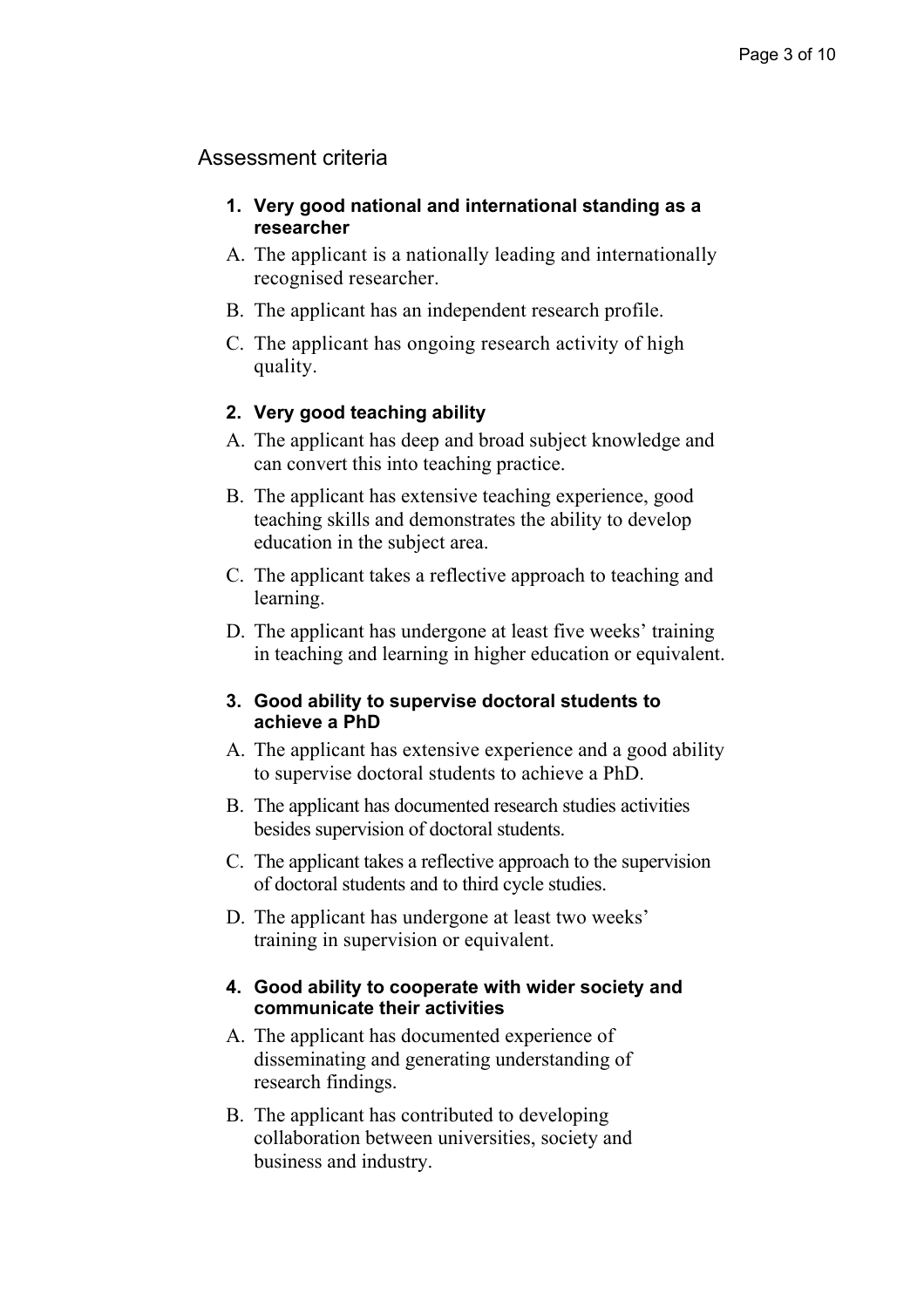## **5. Good general ability to lead and develop activities**

A. The applicant has experience of, and a good ability for, academic leadership.

Examples of ways to demonstrate that the assessment criteria have been met

## **1. Very good national and international standing as a researcher**

The applicant's research qualifications are to be assessed with consideration to the character and traditions of the discipline.

- A. The applicant's national and international standing as a researcher is assessed on the basis of the researcher's recognition in the research community. A very high degree of recognition is demonstrated by publications in highly regarded international peer-reviewed journals and the applicant's publications having a significant citation level. The applicant's position in a list of authors may be significant to demonstrate their crucial contribution to the published work. In this assessment, the practice of the research field in stating the order of authors is to be considered. Research awards and prizes may also demonstrate the applicant's recognition in the research community. The applicant's standing in the research community may also be demonstrated through invitations to be an author of overview articles, to speak at significant international conferences and to participate in research committees. Other examples are peer review assignments in highly regarded journals, being a member of editorial boards, and assignments as external reviewer. Having obtained research grants from established national or international research funding bodies for which the applicant was principal investigator may also demonstrate the applicant's standing as a recognised researcher in the research community.
- B. The applicant's independent research profile can for example be demonstrated by the applicant conducting research in a well-defined research field which has been developed and is led without the assistance of supervisors from the applicant's time as a doctoral student or postdoc.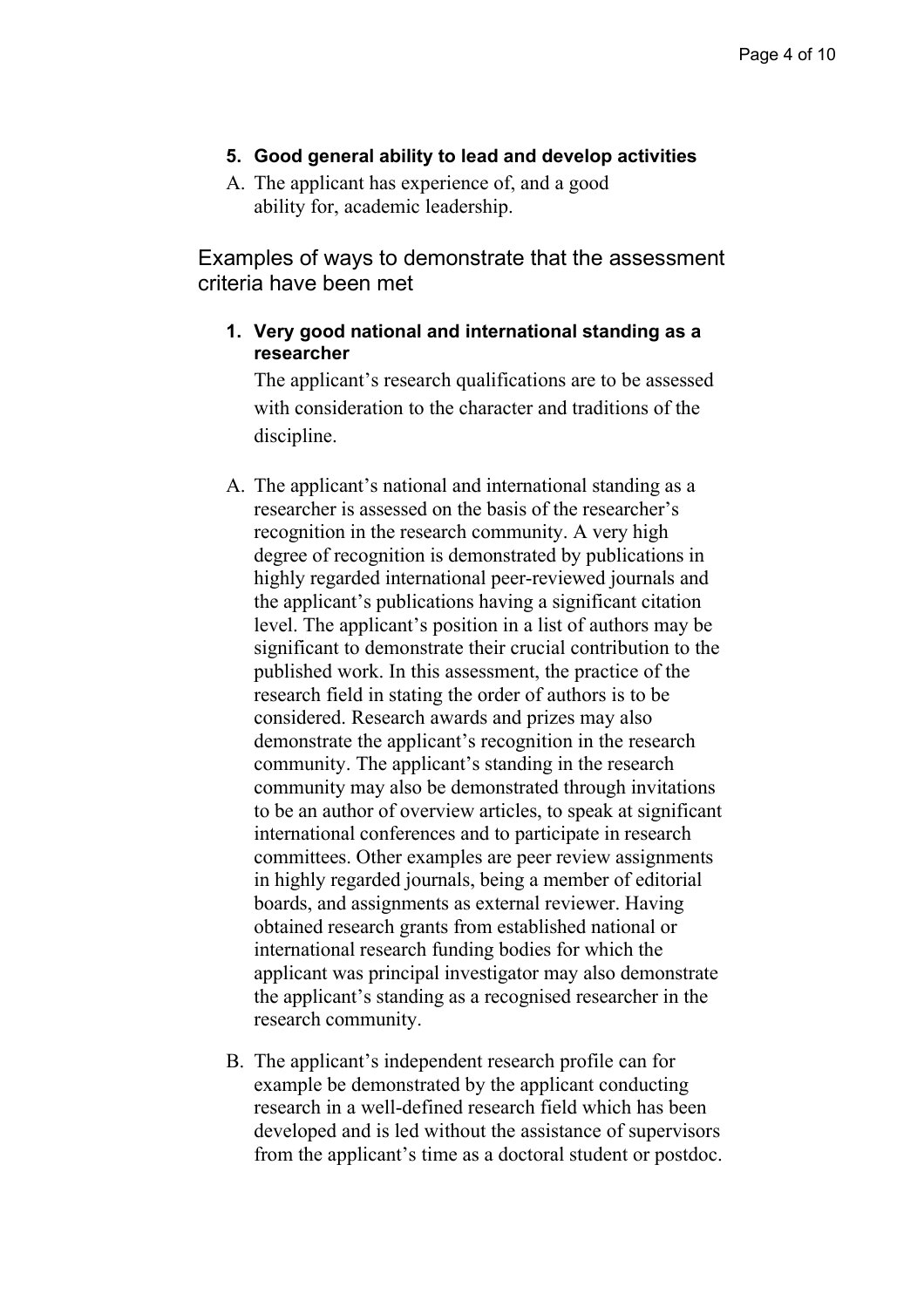Independence in research may also be demonstrated through the applicant being the principal investigator for research grants obtained from established research councils.

C. Active research activity may be demonstrated for example by ongoing research grants, active publication of research articles, and ongoing supervision of doctoral students and postdocs.

#### **2. Very good teaching ability**

If the applicant has been awarded the title of ETP (*Excellent Teaching Practitioner*), the requirement for very good teaching ability is considered to be met.

- A. That the applicant has deep and broad subject knowledge which can be converted into teaching practice can be demonstrated through the applicant having taught at various levels of education and in a broader subject area than their own research field. The applicant has an overview of the subject area and an ability to structure and organise the body of knowledge. The applicant shows an ability to communicate commitment to, and interest in, the subject area.
- B. The applicant's teaching skill can be demonstrated on the basis of their own practice and experience from various teaching situations, levels of education, and forms of teaching and assessment. Normally, the applicant is to have taught for a period equivalent to at least one year of full-time employment. The applicant's ability to develop teaching can be demonstrated through active participation in the development of the content and forms of teaching. The applicant demonstrates in their teaching practice a deliberate and systematic development of their method of supporting students' learning.
- C. A reflective approach to teaching and learning can be demonstrated through the applicant's own reflections on their teaching practice, based on course evaluations, knowledge of teaching and learning, and their own practical experience. The educational reflection shows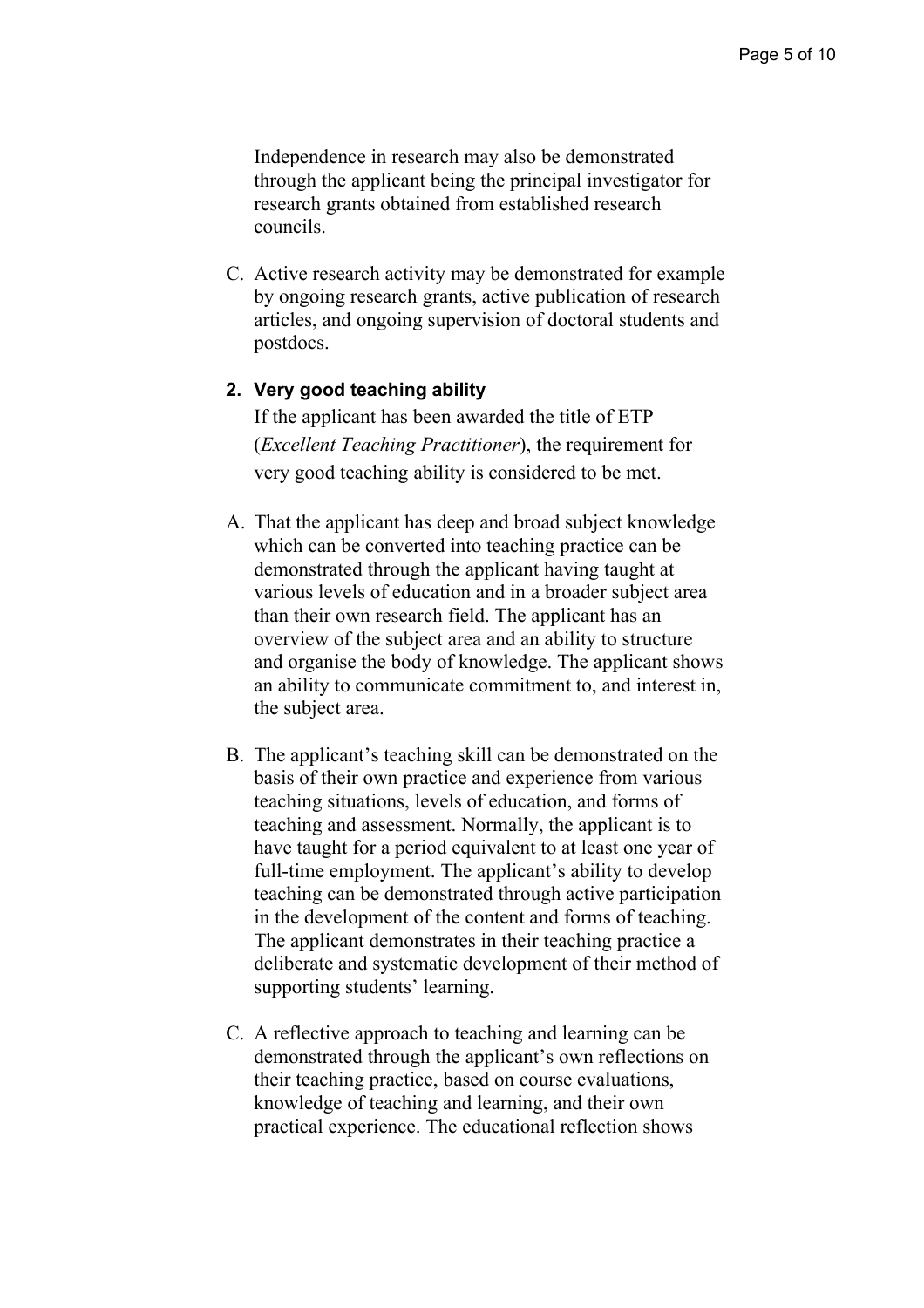skill, maturity and assumption of responsibility in the applicant's own teaching practice.

D. The applicant is to have undergone at least five weeks' training in teaching and learning in higher education. If such training is lacking, an assessment is to be made as to whether equivalent knowledge and skills have been acquired in some other way. If special circumstances apply, for example when the applicant has not had the opportunity to acquire such knowledge in their previous employment, they may nevertheless be employed. In that case, the employee is to undergo training in teaching and learning in higher education during the first two years of employment in order to meet the requirement.

#### **3. Good ability to supervise doctoral students to achieve a PhD**

- A. The applicant is normally to have been the principal supervisor for at least two doctoral students from admission to public defence of their doctoral thesis, of which at least one within the past five years. Documented experience as an assistant supervisor is also a qualification.
- B. Activity in research studies besides supervision of doctoral students can be proven by the applicant having developed and implemented research studies courses, organised activities in graduate schools and research studies programmes, participated in seminar activities intended for research students, or contributed to assessment in research studies as an external reviewer or member of an examining committee.
- C. In their reflection, the applicant demonstrates a deliberate and systematic approach to supervision of research students towards research independence. The applicant reflects on their supervision practice on the basis of knowledge about supervision and learning, and their own practical experiences.
- D. The applicant is to have undergone at least two weeks' training in supervision. If such training is lacking, an assessment is to be made as to whether equivalent knowledge and skills have been acquired in some other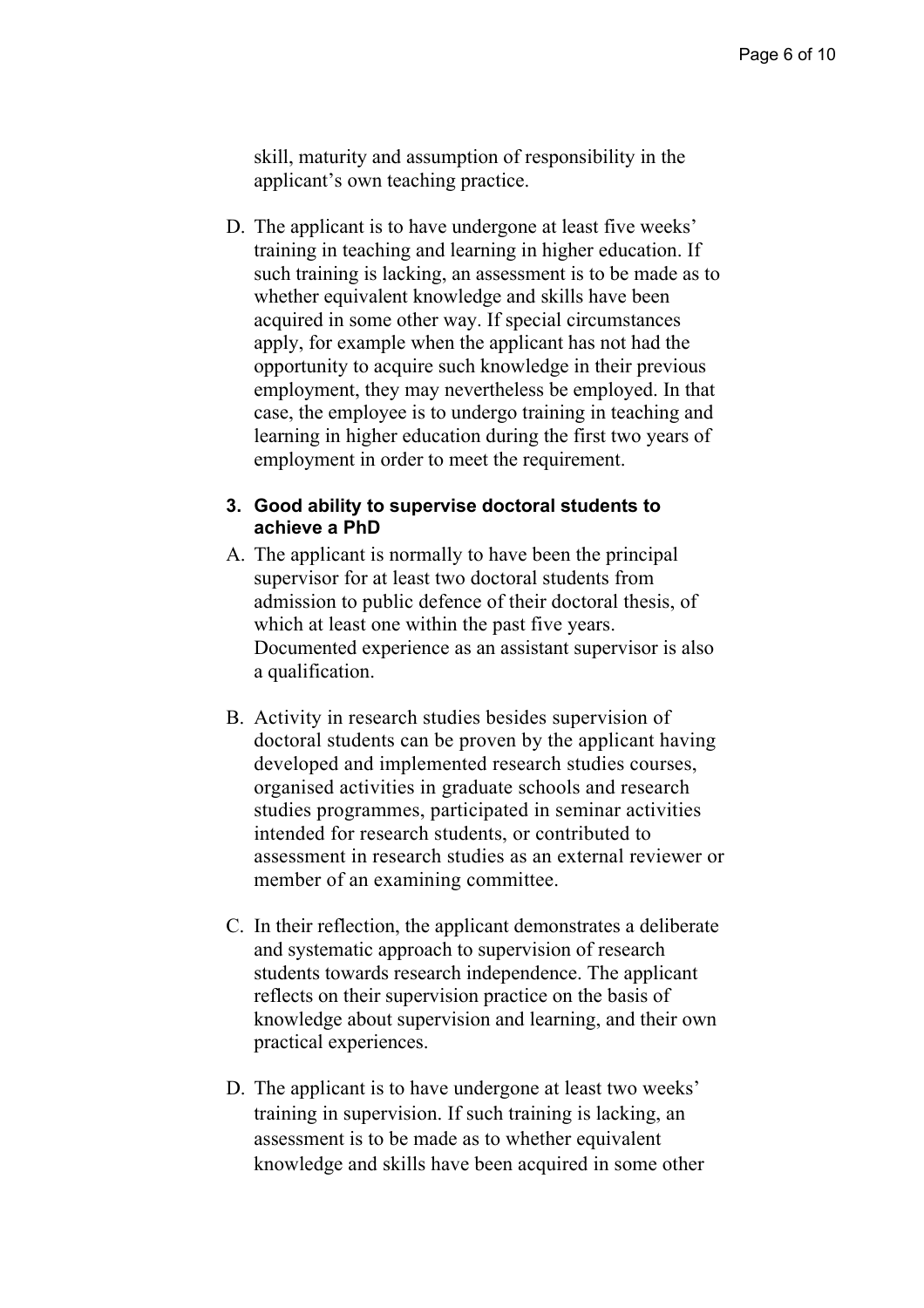way. If special circumstances apply, for example when the applicant has not had the opportunity in their previous employment to acquire such knowledge, they may nevertheless be employed/promoted. In that case, the employee is to undergo supervision training during the first two years of employment in order to meet the requirement.

## **4. Good ability to cooperate with wider society and communicate their activities**

- A. The applicant has communicated research findings for example by participating in popular science contexts, public lectures or opinion pieces of relevance to the research subject. Further examples are participation in activities that increase interest in science at various levels in primary and secondary schools as well as among the general public.
- B. External engagement is various types of interaction with agents outside the university world such as public authorities, regions, municipalities, schools, business and industry or organisations. Examples of external engagement are educational activities with agents outside academia, scientific advice, contributions to consultation responses and participation in the production of policy documents.

Interactions with business and industry may entail having developed a collaboration with a company on a project idea, having obtained patents and/or developed products/processes. Further examples are participation in various types of scientific society, network, branch association, lobby group etc.

#### **5. Good general ability to lead and develop activities**

A. Academic leadership can be demonstrated through academic management positions (which presume a formal appointment, budgeting responsibilities and direct management responsibilities) but also includes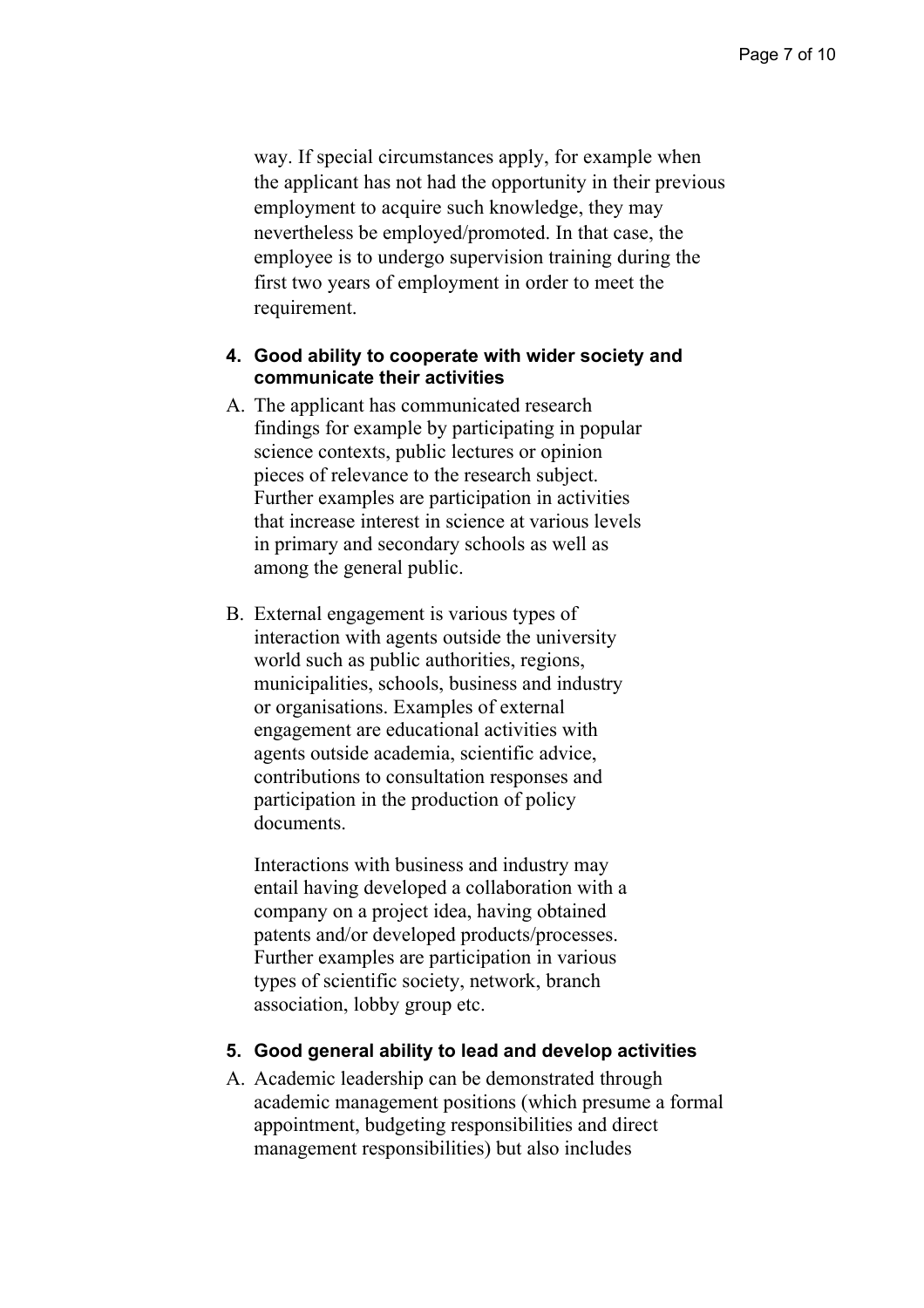participation in boards and committees at various levels within the university, or assignments as a representative for their own higher education institution in national and international organisations and working groups. Leading and developing a research team is a further way of demonstrating academic leadership. The applicant has a reflective approach to leadership and can demonstrate leadership characterised by expertise and assumption of responsibility.

Academic leadership is proven through the ability to plan and adapt activities according to set regulations and financial frameworks. The ability for leadership can also be demonstrated through the completion of leadership training, for example courses in leadership and project management.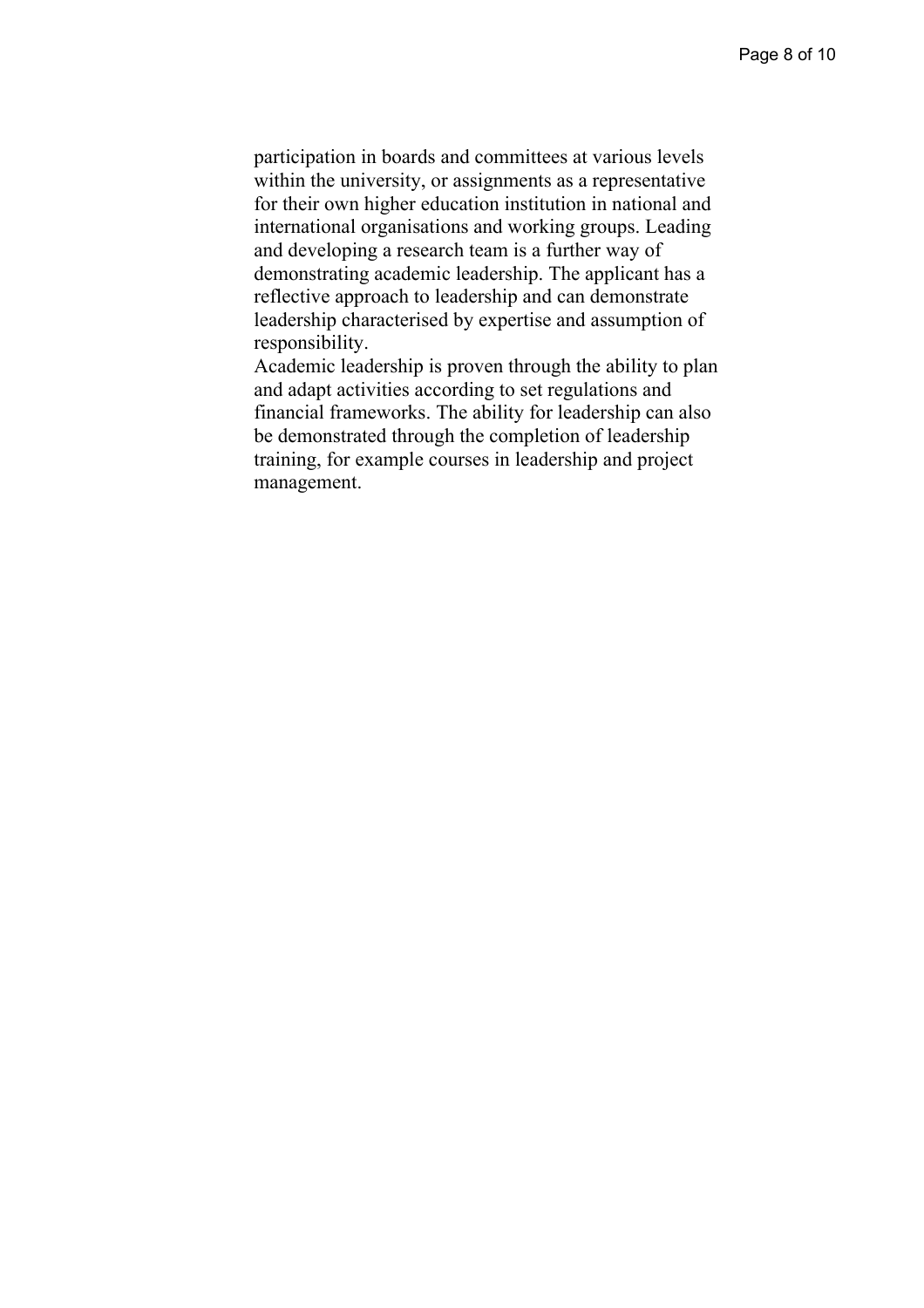## Employment as an adjunct professor

The aim of an adjunct professor is to bring in specialist expertise that is not present within the regular organisation. The applicant is expected to be a leading specialist who can actively reinforce or complement existing research and education activities.

Pursuant to the Higher Education Ordinance, an adjunct professor is to be employed for an indefinite term, although not beyond a specified date. An appointment as adjunct professor may be renewed, but the total period of employment is not to exceed twelve years. In order to be employed as an adjunct professor, the applicant must have a main activity outside academia. This means that a person can be employed as an adjunct for up to 50% of a full-time position.

#### **Qualifications and assessment**

In compliance with Lund University's Appointment Rules, an adjunct professor is to meet the qualification requirements for employment as a professor. Deviations from the qualification requirements may be made, however, if the applicant has a unique skill set of particular importance for the activity in question, or to reinforce the links between the activity and wider society. Expertise other than that in teaching and research may be assigned particular importance in the assessment of total expertise, for example professional qualifications and specialist knowledge. The requirement for teaching expertise is to be considered against the background of the organisation from which the applicant originates.

At least five weeks of training in teaching and learning in higher education, or equivalent, is required for employment as an adjunct professor. If special circumstances apply, for example when the applicant has not had the opportunity to acquire such knowledge in their previous employment, they may nevertheless be employed. In that case, the applicant is to undergo training in teaching and learning in higher education